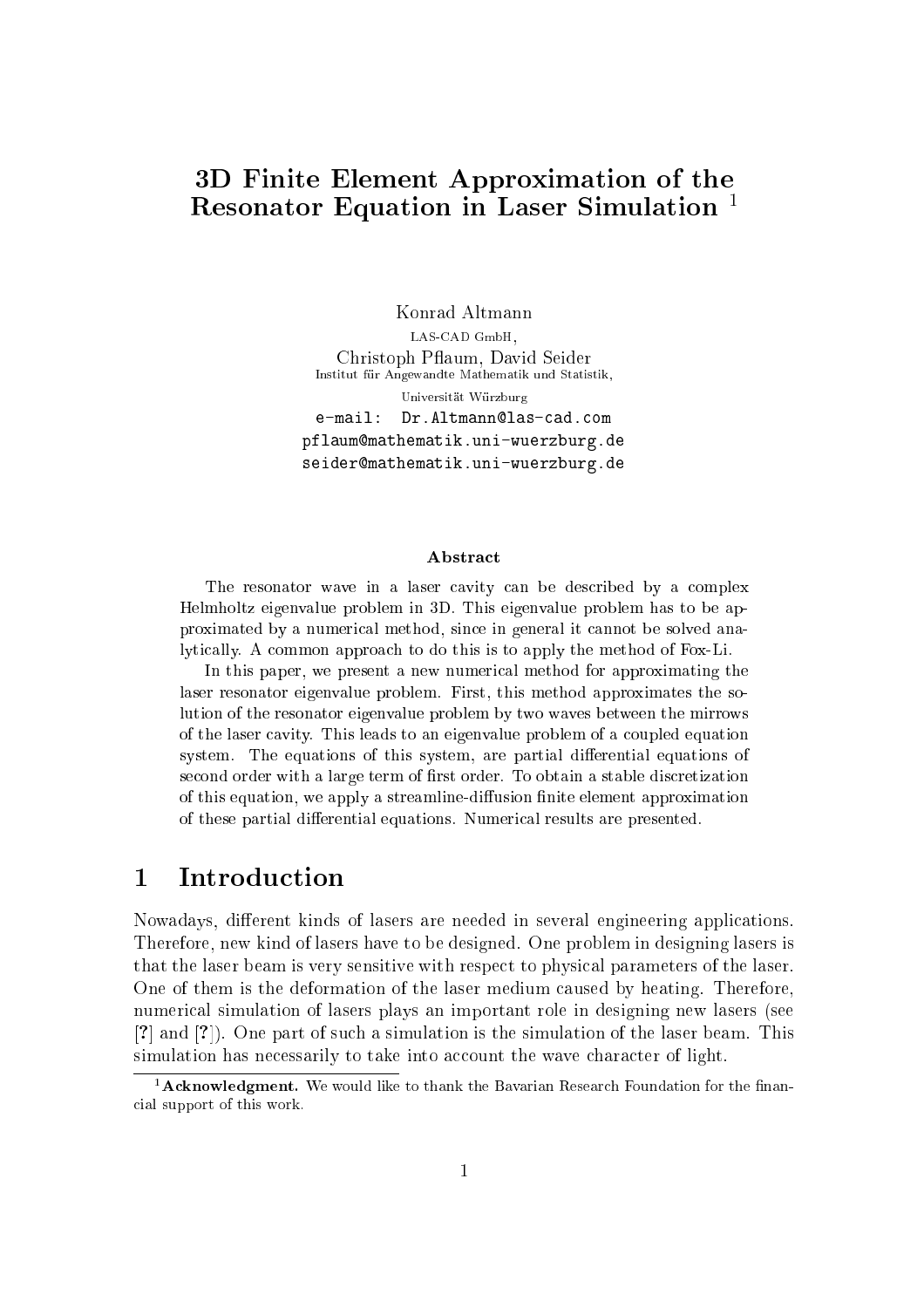The Maxwell equations des
ribe the behavior of ele
tro-magneti waves. By suitable assumptions and simplifications, these equations can be transformed to the scalar wave equation

$$
\mu \varepsilon \frac{\partial^2 E}{\partial t^2} = \Delta E,\tag{1}
$$

where  $E(x, y, z; t)$  is the electric field. Assuming a time harmonic wave E with wavenumber  $\kappa \in \mathbb{R}^+,$  i.e.  $E(x, y, z; t) = E(x, y, z) \cdot e^{j\kappa x}$ , equation (1) leads to the Helmholtz equation

$$
-\Delta \tilde{E} - n^2 k^2 \tilde{E} = 0.
$$
 (2)

with refractive index  $n = \sqrt{\mu \varepsilon}$ . To analyze the behavior of the solution of the  $s$ calar wave equation, one has to calculate the eigenmodes  $E$  or the laser resonator. The standard approach for solving (2) is to apply the paraxial approximation. This approach uses the ansatz  $E = U(x, y, z) \cdot e^{j x}$  where  $\omega^2 = n^2 \kappa^2$ . The second-order derivation  $U_{zz}$  is neglected. For constant index n, this leads to the following equation:

$$
-\Delta_{x,y}U = 2j\omega \frac{\partial U}{\partial z} \tag{3}
$$

For certain boundary conditions, the so-called Gauß-Modes are analytical solutions of  $(3)$ , see e.g. [?] or [?]. These modes are used to analyze the laser cavity (complex ABCD-matri
es).

In general however, the parameter  $n$  depends on the spatial coordinates. In this case, analyti
al solutions of (2) do not exist and the above ansatz is not appropriate. Then, an approximation by Gauß–Modes often is not accurate enough. An improvement can be obtained by the so-called Fox-Li approach, see [?] or [?]. This method utilizes Beam-Propagation-Methods to numerically compute eigenmodes (see [?], [?], [?] or [?]). The idea of the Fox-Li approach is to calculate the profile of a front of a laser beam, which is reflected several times forth and back by the mirrors of the laser avity. The onvergen
e of this method depends on the eigenvalues of the eigenmodes of the propagation operator. Therefore, this method annot onverge in general, see e.g.  $[?]$ . Another disadvantage of the Fox-Li approach is that it neglects the global hara
ter of the Helmholtz equation by the paraxial approximation. Therefore, a global approximation of the Helmholtz equation is needed.

The Finite Element method is a successful approach for the numerical solution of partial differential equations. Therefore, we applied the Finite Element method to al
ulate (what we all) eigenmodes of the resonator equation. To apply the Finite Element method directly to the Helmholtz equation is very difficult in case of high wave numbers  $k$ . On one hand a very fine discretization has to be used to resolve the high-oscillatory waves. On the other hand the arising complex symmetric linear systems of equations are hard to solve.

In this report, we present a new 3D-approach for computing eigenmodes of a laser cavity. The considered Helmholtz eigenvalue problem is described in the next section. In Section 3, a two-wave representation of an eigenmode is introduced. By this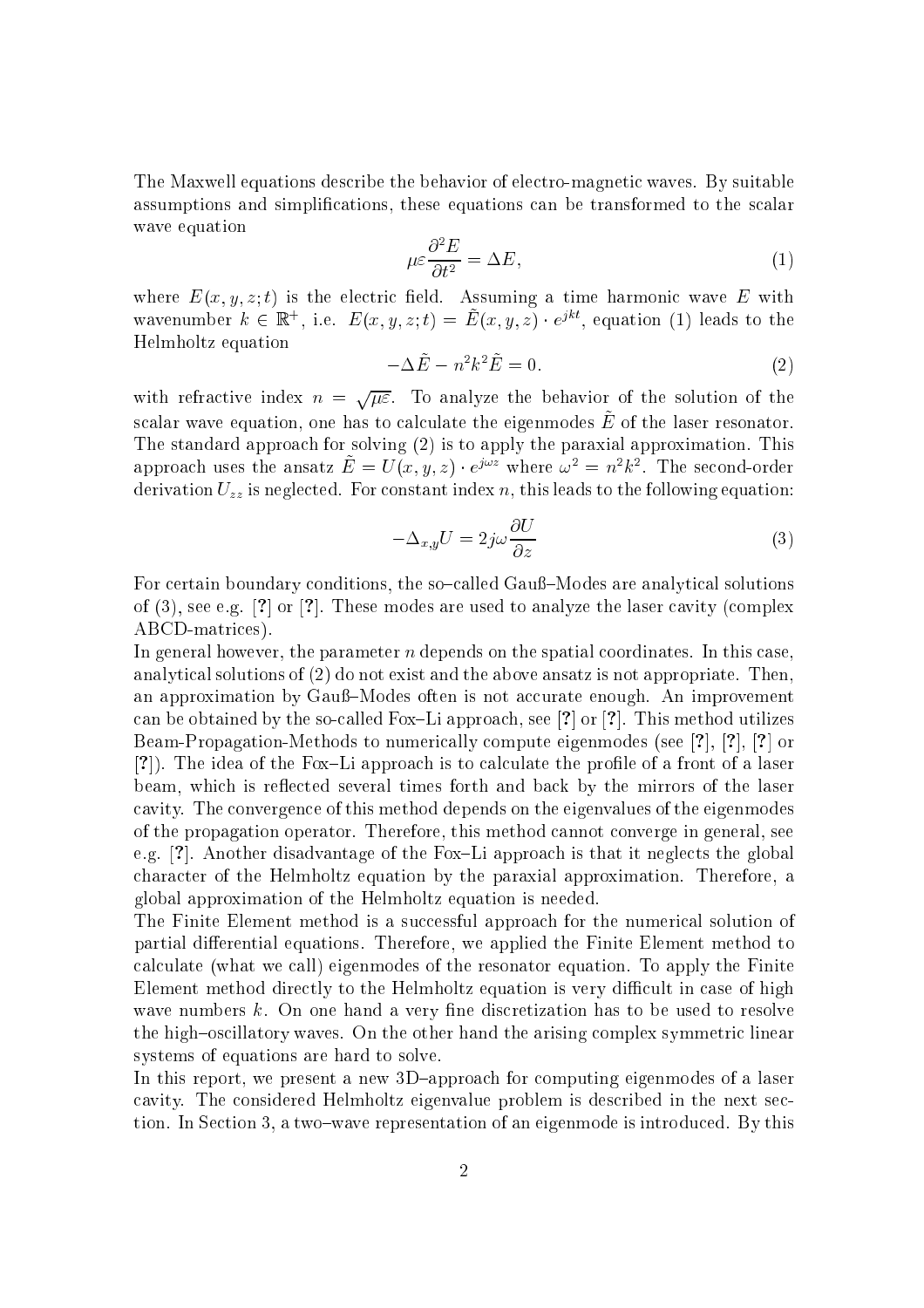representation the Helmholtz equation transforms to an elliptic system of equations with a large first order term. To obtain a stable discretization, streamline-diffusion is applied (see Se
tion 4). Finally, in Se
tion 5 numeri
al results are presented.

At least, let us remark that the integration variables are not written explicitly, so that the presentation of the formulas be
omes learer. Furthermore, all fun
tion spaces in this paper as  $H^{\gamma-}(\Omega)$ , consist of complex-valued functions.

## 2 The Helmholtz Eigenvalue Problem

From Maxwell's equations a scalar wave equation for the electric field  $E$  can be derived:

$$
\mu \varepsilon \frac{\partial^2 E}{\partial t^2} = \Delta E,\tag{4}
$$

where  $\varepsilon$  is the dielectric constant and  $\mu$  is the magnetic permeability. The refractive index  $n$  is defined by

$$
n^2 = \mu \varepsilon.
$$

Suitable boundary conditions are introduced below in this section.

For solving (4) let us assume that there exists a basis of eigenfunctions  $u_i$  of the generalized eigenvalue problem

$$
-\Delta u_i - n^2 k^2 u_i = \lambda_i n^2 u_i. \tag{5}
$$

with corresponding eigenvalues  $\lambda_i \in \mathbb{C}$ . Now, consider the sum

$$
E = \sum_{i=1}^{\infty} \gamma_i u_i(x, y, z) e^{jkt} e^{jk_i t}
$$
 (6)

with  $\kappa = \frac{1}{\nu}$  and a small fixed wavelength  $\nu$ . It converges, if the coefficients  $\gamma_i$ are chosen properly. Furthermore, the sum (6) fulfills equation (4) for suitable parameters  $\kappa_i$ , e.g. if the  $\kappa_i$  are such that  $\lambda_i \equiv (2\kappa \kappa_i + \kappa_i)$ .

Since we want to find the eigenmodes with wavelengths near to  $\nu$ , we search for eigenfunctions  $u_i$  with eigenvalues of smallest modulus. We call these  $u_i$  the eigenmodes of the laser.

Usually, the square of the refractive index  $n^2$  is real. By adding an imaginary part, amplification or damping of a wave can be modeled.

Here, we consider a laser cavity of the form of a cuboid with mirrors at the abbuting faces and open sides, see Figure 1. We assume that we have perfectly reflecting mirrors and that the waves can leave the cavity at the open boundary. So, we define the domain

$$
\Omega := [0; 1] \times [0; 1] \times [0; L],
$$

and the boundaries

0 := [0; 1℄ - [0; 1℄ - f0g; L := [0; 1℄ - [0; 1℄ - fLg and r := <sup>n</sup> (0 [ L):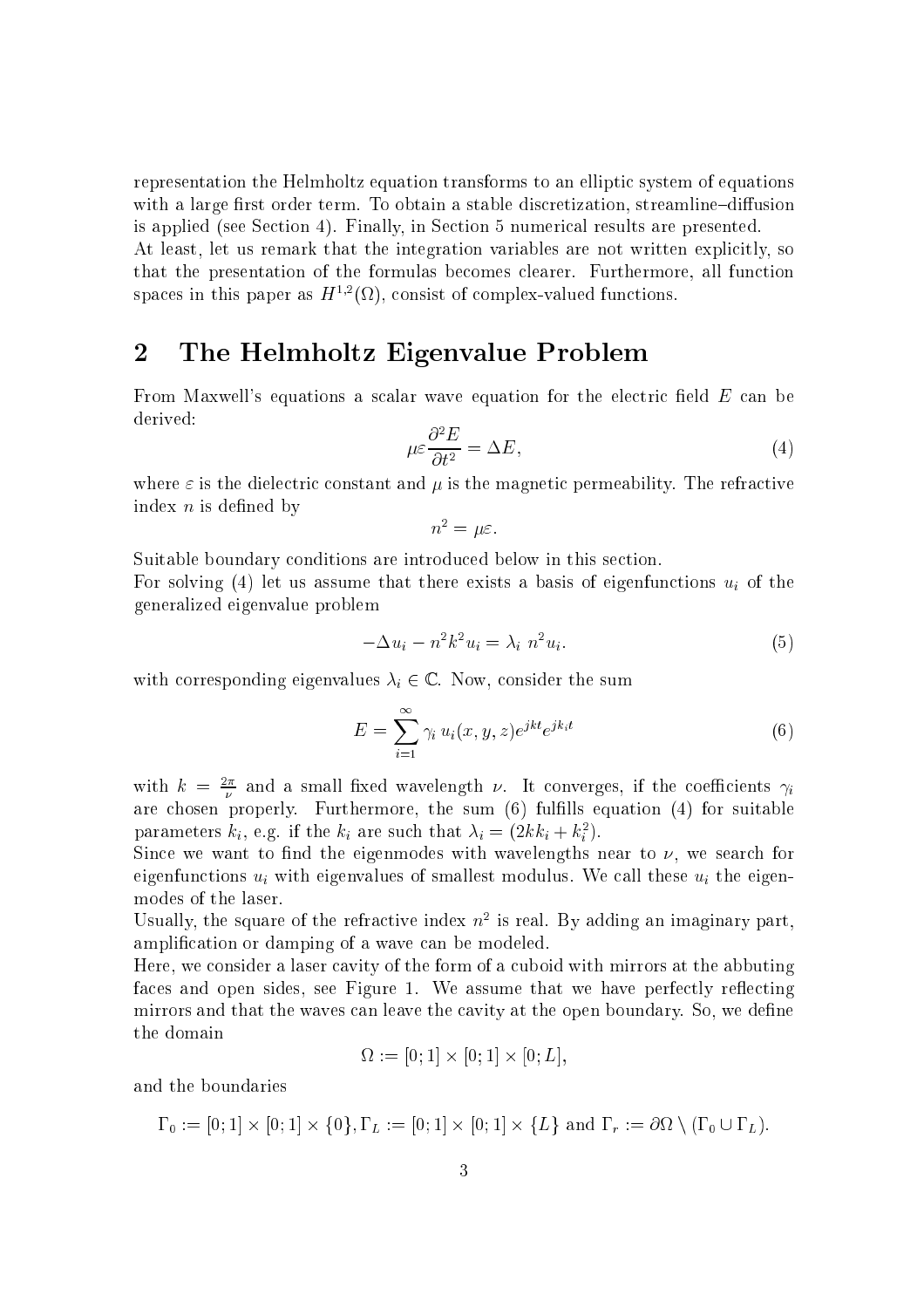The reflection of the mirrors is modeled by enforcing the solutions to vanish at the corresponding boundaries  $\Gamma_0, \Gamma_L$  (see [?]). Robin-boundary conditions are applied at the open boundary  $\Gamma_r$ .

Combining all requirements, we obtain the eigenvalue problem: Find u and  $\lambda$  such that

$$
-\Delta u - n^2 k^2 u = \lambda \cdot n^2 \cdot u \quad \text{in } \Omega
$$
  
\n
$$
u = 0 \quad \text{on } \Gamma_0 \cup \Gamma_L
$$
  
\n
$$
\partial_n u_r = j k u_r \quad \text{on } \Gamma_r
$$

Let us describe this problem by a weak formulation. To this end, let

$$
H := \{ v \in H^{1,2}(\Omega) \mid v|_{\Gamma_0 \cup \Gamma_L} = 0 \}
$$

and define the sesquilinear forms

$$
a(u, v) := \int_{\Omega} (\nabla u \nabla \overline{v} - n^2 k^2 u \overline{v}) - \int_{\Gamma_r} j k u \overline{v}
$$

and

$$
(u,v)_0:=\int_\Omega n^2\,\,u\overline{v}
$$

So, the weak formulation reads as follows: Find  $u \in H$  and  $\lambda \in \mathbb{C}$  such that

$$
a(u, v) = \lambda(u, v)_0 \qquad \forall v \in H. \tag{7}
$$

For a numerical calculation of the eigenvalue and eigenvector with smallest modulus. one has to invert the operator corresponding to the sesquilinear form  $a(\cdot, \cdot)$ , i.e. one has to solve the equation

$$
a(u, v) = (f, v)_0 \qquad \forall v \in H \tag{8}
$$

for appropriate right hand sides  $f$ .



Figure 1: Geometry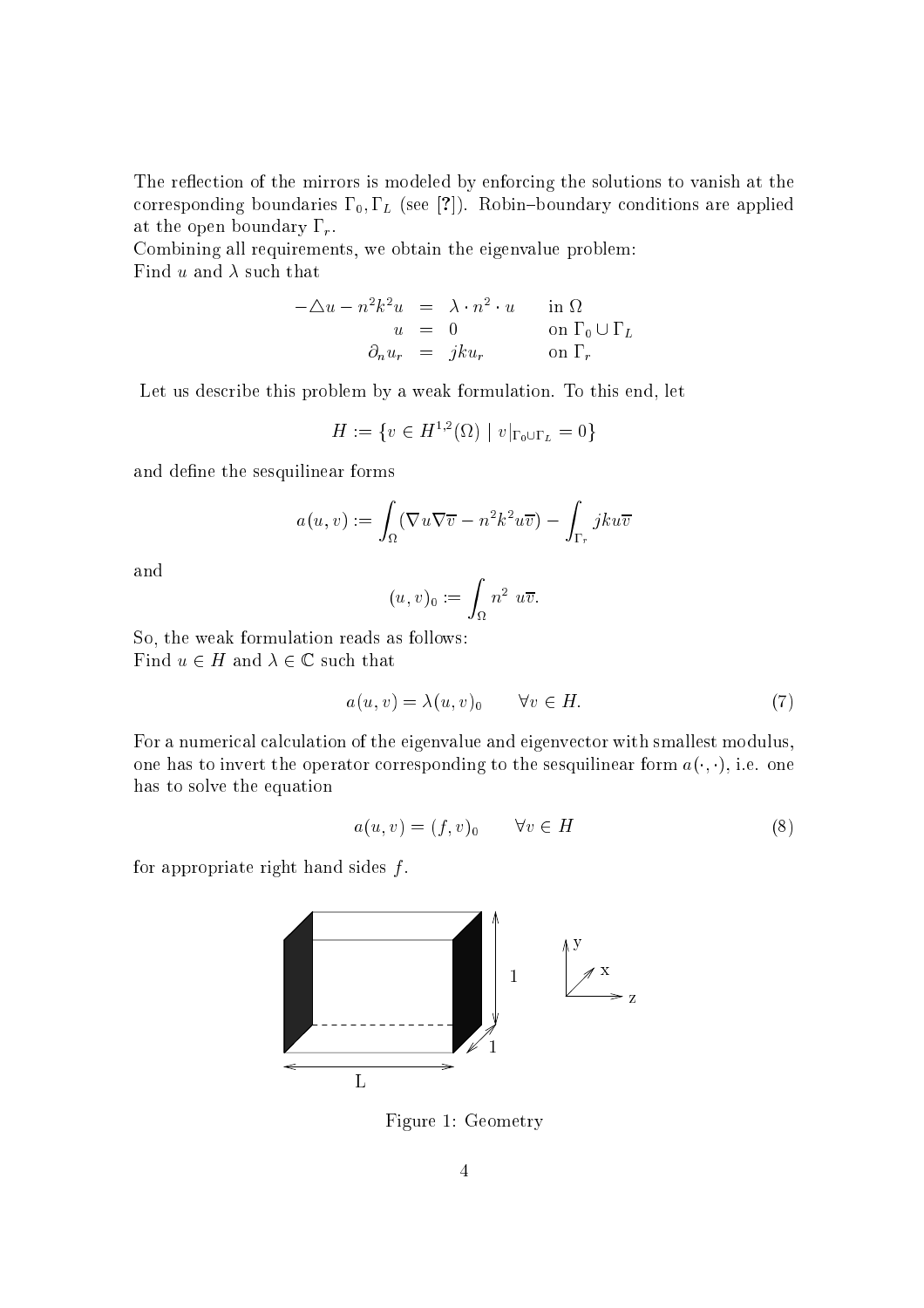It can easily be shown, that  $a(\cdot, \cdot)$  fulfills the Garding inequality. So, the Fredholm alternative applies to equation  $(8)$ , cf. [?]. Existence and uniqueness of the solution follows, if we can show that for right-hand side  $f = 0$ , only the trivial solution  $u = 0$ exists.

For constant and real  $n \kappa$  at this is the case if following condition holds:

$$
\rho - n^2 k^2 \neq 0 \tag{9}
$$

for all eigenvalues  $\rho \in \mathbb{R}^+_0$  of the generalized eigenvalue problem: Find  $u$  in  $H$  such that

$$
\int_{\Omega} \nabla u \nabla \overline{v} = \rho \int_{\Omega} u \overline{v} \qquad \forall v \in H.
$$

A rigor analysis for more general parameters will be presented in a subsequent paper. Solving (8) numerically is quite hard when  $n^2 \kappa^2$  has a large positive real part and a small or vanishing imaginary part, see  $[?]$ . The reasons are that a very fine dis
retization has to be used and that the resulting system of linear equations is ill-conditioned in general.

So other ways have to be found.

#### 3 Two-Wave Representation

The physi
s of the laser elu
idates some important properties of the laser beam which motivate a two-wave approach for approximating equation  $(7)$ . First, the beam mainly propagates in the dire
tion of the axis formed by the two mirrors and is reflected forth and back. Furthermore, it has a high longitudinal frequency which nearly orresponds to the os
illation in time.

Therefore, let us represent the solution of the eigenvalue problem (7) by a sum of two waves traveling in opposite z-directions:

$$
u(x, y, z) = u_r(x, y, z) e^{-j\omega z} + u_l(x, y, z) e^{j\omega z}
$$
 (10)

where  $u_r$  and  $u_l$  have to fulfill the boundary conditions

$$
u_r(x, y, 0) + u_l(x, y, 0) = 0
$$
 and  $u_r(x, y, L) e^{-j\omega L} + u_l(x, y, 0) e^{j\omega L} = 0$ 

with appropriately chosen  $\omega$ . If n is non-constant, e.g.  $n(x, y, z) = n_0 + \tilde{n}(x, y, z)$ with small  $\tilde{n}$ , the choice  $\omega = n_0 k$  would be suitable. So the main idea is, that a standing wave is described by two waves consisting of a part with high oscillation in z-direction ( $e^{\mp j\omega z}$ ) and a part that smoothly varies in z-direction  $(u_r, u_l)$ . Let us define the space

$$
H_{\omega} := \{ u = u_r e^{-j\omega z} + u_l e^{j\omega z} \mid u_l, u_r \in H^{1,2}(\Omega), u_r + u_l|_{\Gamma_0} = 0, u_r e^{-j\omega L} + u_l e^{j\omega L}|_{\Gamma_L} = 0 \}.
$$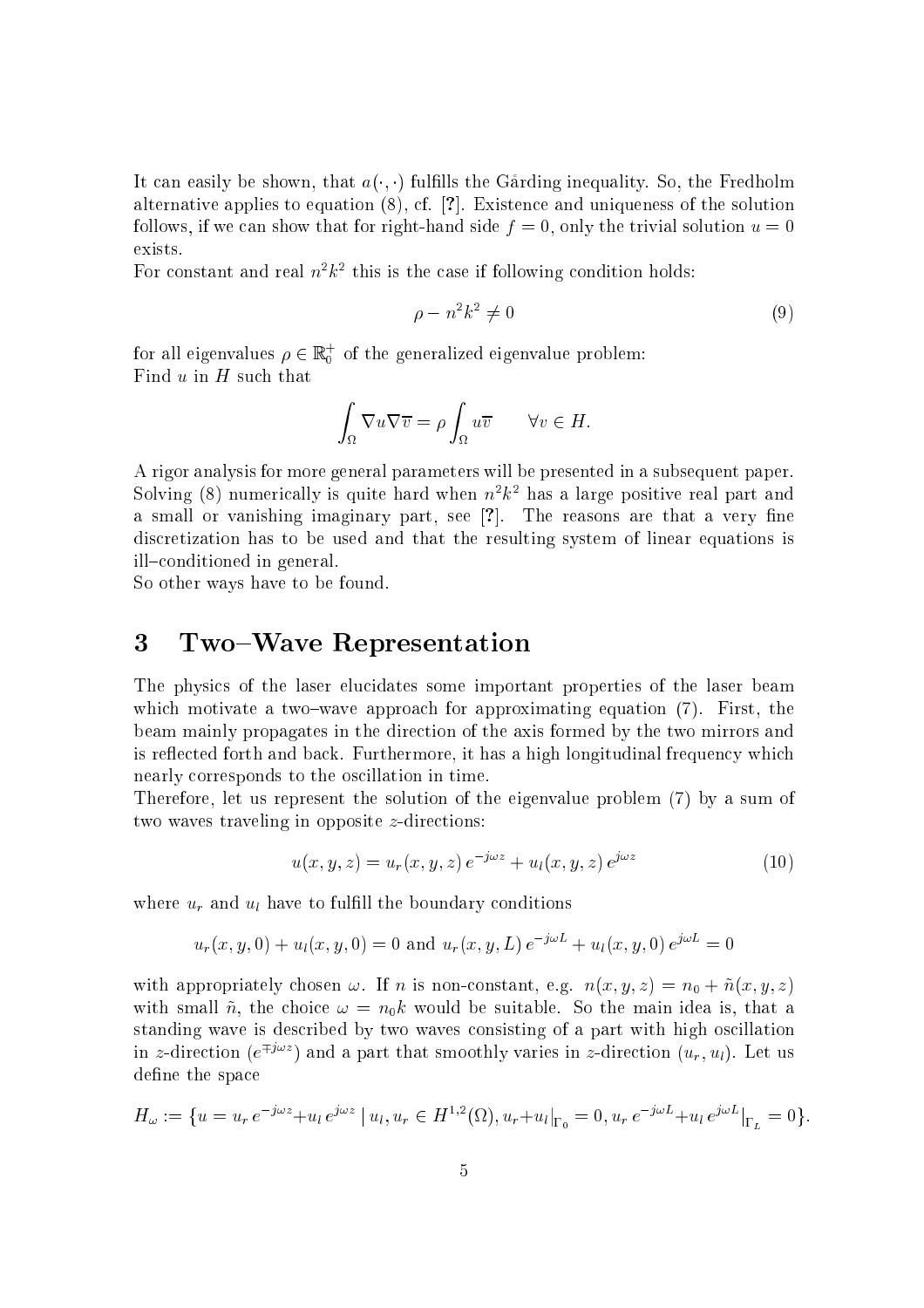It can easily be seen, that  $H_{\omega} = H$ . Thus, every function u in H can be represented in the form (10). Of ourse, this representation is not unique.

Substituting (10) into (7) and integrating by parts, we obtain the variational equation for  $u = u_r e^{-\lambda r} + u_l e^{i\lambda r}$ 

$$
a(u, v) =
$$
\n
$$
\int_{\Omega} \left( \nabla u_r \nabla \bar{v}_r + (\omega^2 - n^2 k^2) u_r \bar{v}_r + 2j\omega \frac{\partial}{\partial z} u_r \bar{v}_r \right) - jk \int_{\Gamma_r} u_r \bar{v}_r
$$
\n
$$
+ \int_{\Omega} \left( \nabla u_l \nabla \bar{v}_l + (\omega^2 - n^2 k^2) u_l \bar{v}_l - 2j\omega \frac{\partial}{\partial z} u_l \bar{v}_l \right) - jk \int_{\Gamma_r} u_l \bar{v}_l
$$
\n
$$
+ \int_{\Omega} e^{-j2\omega z} \left( \nabla u_r \nabla \bar{v}_l - (\omega^2 + n^2 k^2) u_r \bar{v}_l - j\omega u_r \frac{\partial}{\partial z} \bar{v}_l - j\omega \frac{\partial}{\partial z} u_r \bar{v}_l \right)
$$
\n
$$
+ \int_{\Omega} e^{j2\omega z} \left( \nabla u_l \nabla \bar{v}_r - (\omega^2 + n^2 k^2) u_l \bar{v}_r + j\omega u_l \frac{\partial}{\partial z} \bar{v}_r + j\omega \frac{\partial}{\partial z} u_l \bar{v}_r \right)
$$
\n
$$
- jk \int_{\Gamma_r} e^{-j2\omega z} u_r \bar{v}_l - jk \int_{\Gamma_r} e^{j2\omega z} u_l \bar{v}_r
$$
\n
$$
= \lambda \left( \int_{\Omega} n^2 u_r \bar{v}_r + \int_{\Omega} n^2 u_l \bar{v}_l + \int_{\Omega} e^{-j2\omega z} n^2 u_r \bar{v}_l + \int_{\Omega} e^{j2\omega z} n^2 u_l \bar{v}_r \right)
$$
\n
$$
= \lambda (u, v)_0
$$
\n(11)

which has to be fullified for every  $v = v_r e^{-\frac{1}{2} m} + v_l e^{\frac{1}{2} m} \in H_\omega$ .

Under certain conditions, the eigenvalue problem (11) is equivalent to a system eigenvalue problem, namely:

Find  $\lambda \in \mathbb{C}$  and  $u_r, u_l \in H^{-1}$ ; with  $u_r + u_l|_{\Gamma_0} = 0, u_r e^{-\int u_l e^{u_r - u_l} dV}$ .  $= 0$  such that

$$
\int_{\Omega} \left( \nabla u_r \nabla \bar{v}_r + (\omega^2 - n^2 k^2) u_r \bar{v}_r + 2j\omega \frac{\partial}{\partial z} u_r \bar{v}_r \right) - jk \int_{\Gamma_r} u_r \bar{v}_r = \lambda (u_r, v_r)_0 (12)
$$
  

$$
\int_{\Omega} \left( \nabla u_l \nabla \bar{v}_l + (\omega^2 - n^2 k^2) u_l \bar{v}_l - 2j\omega \frac{\partial}{\partial z} u_l \bar{v}_l \right) - jk \int_{\Gamma_r} u_l \bar{v}_l = \lambda (u_l, v_l)_0
$$

for all  $v_r, v_l \in H^{-1}$ . With  $v_r + v_l|_{\Gamma_0} = 0, v_r e^{-\gamma + \frac{1}{2}} + v_l e^{\gamma + \frac{1}{2}}|_{\Gamma_L} = 0$ . If  $(u_r, u_l)$  is an eigensolution of (12) with eigenvalue  $\lambda$ , then  $u := u_r \, e^{-\lambda \tau x} + u_l \, e^{\lambda \tau x}$  is an element of  $H_{\omega}$  and  $a(u, v) = \lambda(u, v)$  for all  $v \in H_{\omega}$ . For the converse implication, it has to be shown that every eigensolution u of  $(11)$  can be represented as  $u =$  $u_r e^{-j\omega} + u_l e^{j\omega}$ , where  $(u_r, u_l)$  fulllit (12). This will also be done in a subsequent paper.

## 4 Solving the Two–Wave System

In this section, we briefly explain how we approximate the space  $H_{\omega}$  and how we obtain a stable infite element discretization. First, let  $v_h \, \subset \, \pi$  (Az) be the imite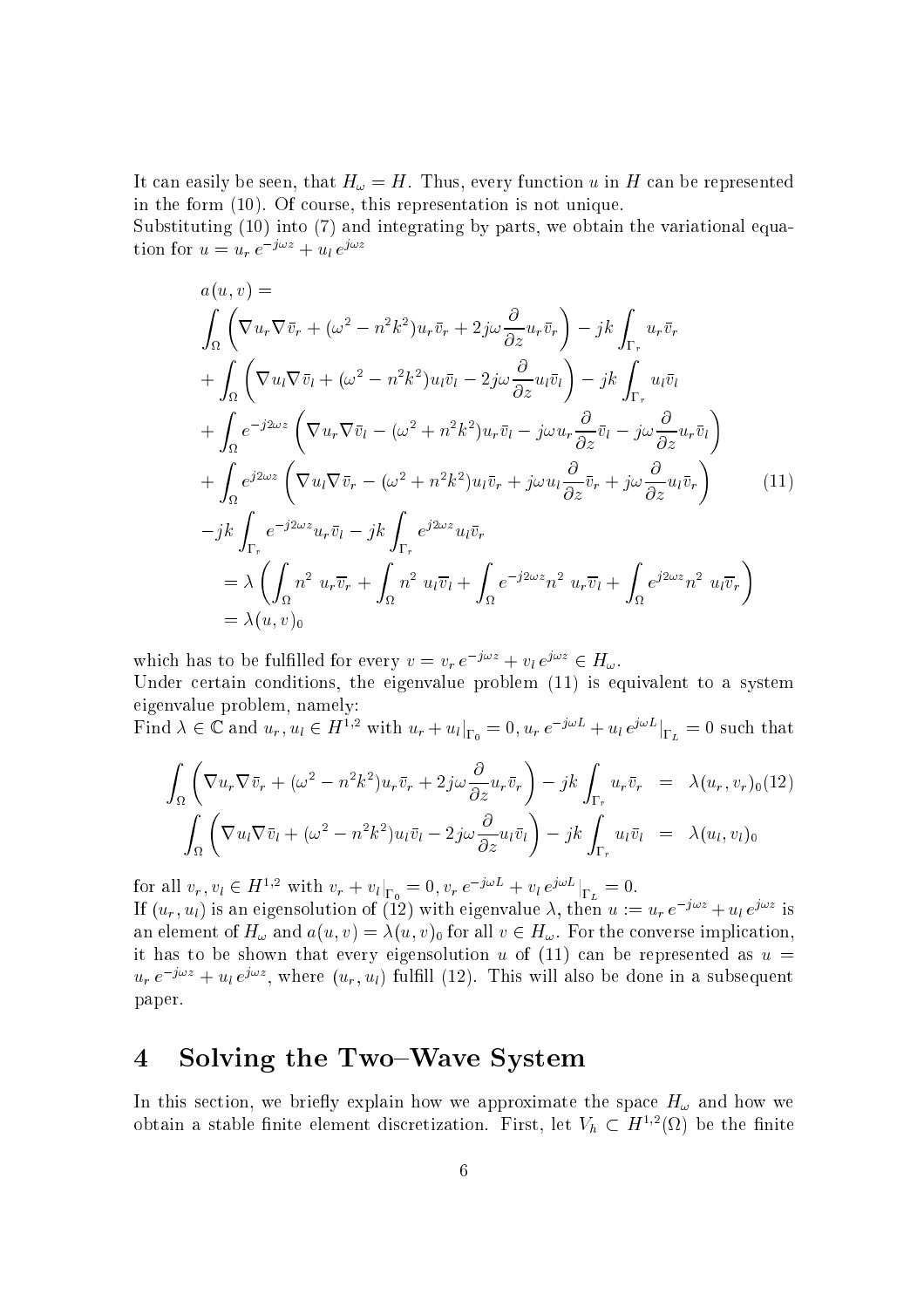element spanse in communication of pieces in the mesh of continuous case of the structure on a structure of  $\mu$  and size h. Observe, that here a function  $v_h \,\subset V_h$  is a complex-valued function, since  $H^{-1}(\Omega)$  is a complex valued function space. Now, let us define the space

 $\int_{-\infty}^{\infty}$  $|u_{r,b} + u_{l,b}|_{\mathcal{D}} = 0, u_{r,b}e^{-j\omega L} + u_{l,b}e^{j\omega L}$  $\overline{u}$ 

$$
H_h = \left\{ u_h = (u_{l,h}, u_{r,h}) \in V_h \times V_h \middle| u_{r,h} + u_{l,h} \middle|_{\Gamma_0} = 0, u_{r,h} e^{-j\omega L} + u_{l,h} e^{j\omega L} \middle|_{\Gamma_L} = 0 \right\}.
$$

Restricting (12) to the space  $H_h$ , we obtain the discrete variational problem: Find  $(u_{r,h}, u_{l,h}) \in H_h$  and  $\lambda \in \mathbb{C}$  such that

$$
b_{+}(u_{r,h}, v_{r,h}) = \lambda(u_{r,h}, v_{r,h})_{0}
$$
  
\n
$$
b_{-}(u_{l,h}, v_{l,h}) = \lambda(u_{l,h}, v_{l,h})_{0}
$$
\n(13)

for all  $(v_{r,h}, v_{l,h}) \in H_h$ , where the sesquilinear forms  $b_{\pm}(u, v)$  are defined by

$$
b_{\pm}(u,v) := \int_{\Omega} \left( \nabla u \nabla \bar{v} + (\omega^2 - n^2 k^2) u \bar{v} \pm 2j\omega \frac{\partial}{\partial z} u \bar{v} \right) - jk \int_{\Gamma_r} u \bar{v}.
$$

To obtain a stable discretization of the large first order terms in the forms  $b_{\pm}(u, v)$ , we choose the stream-line diffusion discretization (see e.g. in [?] or [?]). This discretization perturbs  $b_{\pm}(\cdot, \cdot)$  by

$$
b_s(u,v) = \alpha \int_{\Omega} \omega \frac{\partial d}{\partial x} u \omega \frac{\partial d}{\partial z} \bar{v}
$$

where  $\alpha := \int_{-\infty}^{\infty} \max(0, \frac{1}{4|\omega|^2})$ . We see, that  $|b_s(u, v)|$  tends to 0 as the meshsize h tends to 0.

Thus, we arrive at a non-conform finite element discretization of  $(13)$ , see e.g. [?],

$$
b_{+}(u_{r,h}, v_{r,h}) + b_{s}(u_{r,h}, v_{r,h}) = \lambda(u_{r,h}, v_{r,h})_{0}
$$
  

$$
b_{-}(u_{l,h}, v_{l,h}) + b_{s}(u_{l,h}, v_{l,h}) = \lambda(u_{l,h}, v_{l,h})_{0}.
$$

Provisionally, we use the inverse iteration method to ompute the eigenvalue of smallest modulus and the corresponding eigenmode. Let  $(u_{r,h}^{\scriptscriptstyle\vee},u_{l,h}^{\scriptscriptstyle\vee})\,\in\, H_h$  be a normed approximation of the eigenmode. Then, the next approximation is obtained by solving the system

$$
b_{+}(u_{r,h}^{(i+1)}, v_{r,h}) + b_{s}(u_{r,h}^{(i+1)}, v_{r,h}) = (u_{r,h}^{(i)}, v_{r,h})_{0}
$$
  
\n
$$
b_{-}(u_{l,h}^{(i+1)}, v_{l,h}) + b_{s}(u_{l,h}^{(i+1)}, v_{l,h}) = (u_{l,h}^{(i)}, v_{l,h})_{0}
$$
\n(14)

for all  $(v_{r,h}, v_{l,h}) \in H_h$ .

Solving (14) is the crucial part in numerically determining the smallest eigenmode. This is done by preconditioned GMRES (see  $[?]$ ). The preconditioner consists of a few number of relaxation steps in the dire
tion of the propagation of the waves.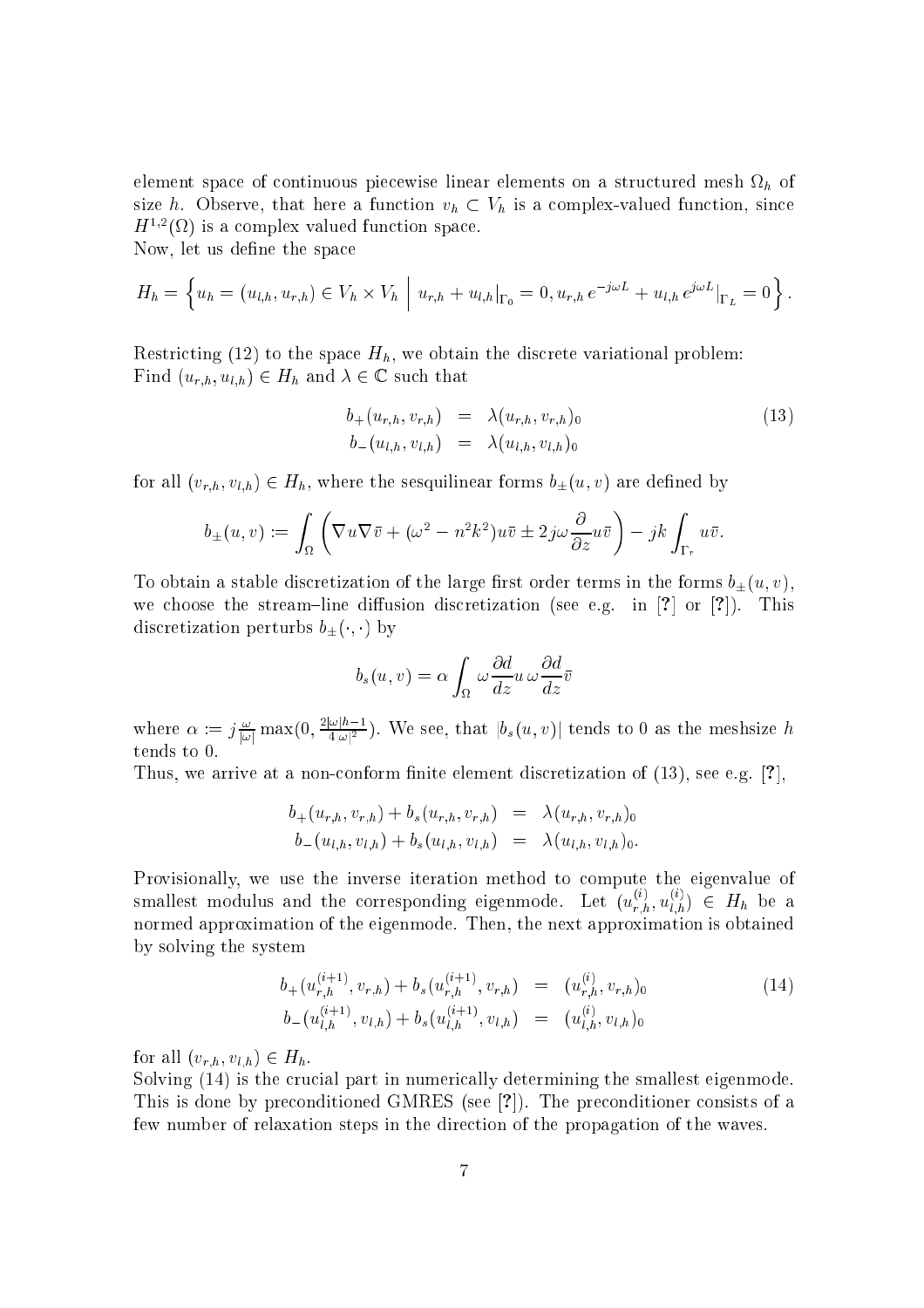In future, we would like to apply a pre
onditioner based on multigrid with semi coarsening in x- and y- direction and line relaxation. In [?], it is proved that such a multigrid algorithm is a robust multigrid algorithm for a convection in pure zdirection. Furthermore, more sophisticated methods for simultaneously determining several eigenvalues will be applied (see e.g.  $[?]$ ).

### 5 Numeri
al Results

In this section we present results for two test problems. The tests will be performed on a cube, i.e. with  $L = 1$ . But we emphasize, that our method is also applicable to more general domains.

For the first test problem we choose a real parabolic profile for  $n$  , which is constant in z-dire
tion:

$$
n^2 = 1 - c \left( (x - 0.5)^2 + (y - 0.5)^2 \right) \tag{15}
$$

where  $0 \leq c \leq 1$  determines the curvature of the index  $n$  . Furthermore, we have  $\kappa^2 = 98715.789 \approx (100^2 + 2)\pi^2$ . Due to lensing effects, we expect that the beam will be narrower for larger c. Figures 2 to 4 show  $|u_r|$  for different choices of c. The predi
ted behavior of fo
using an easily be observed.

In the second test problem, the curvature declines in z-direction:

$$
n^2 = 1 - c(1 - 0.5z) ((x - 0.5)^2 + (y - 0.5)^2).
$$
 (16)

Here, we use the parameters  $c = 0.1$  and  $k^2 = 987.15789$ . Figure 5 depicts two orthogonal slices and rigure  $\sigma$  an isosurface of  $\lVert u_r \rVert^2$  .

These tests show, that the two-wave approach yields sensible results. Generalizing this ansatz, e.g. for discontinuous indices  $n^2$ , will hopefully enable us to simulate lasers more generally than it could not be done until now.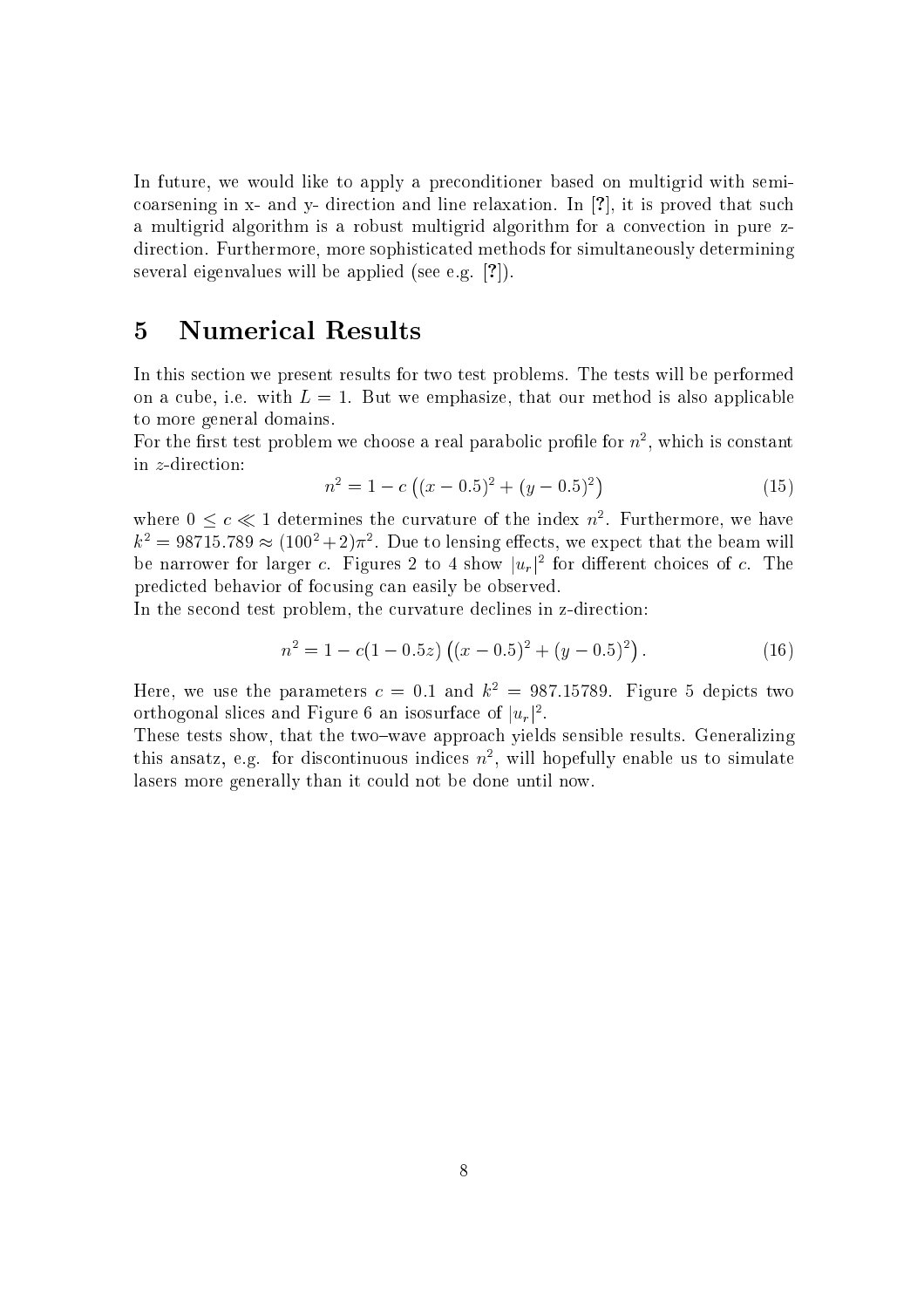

Figure 4: Eigenmode for  $c = 0.01$ .